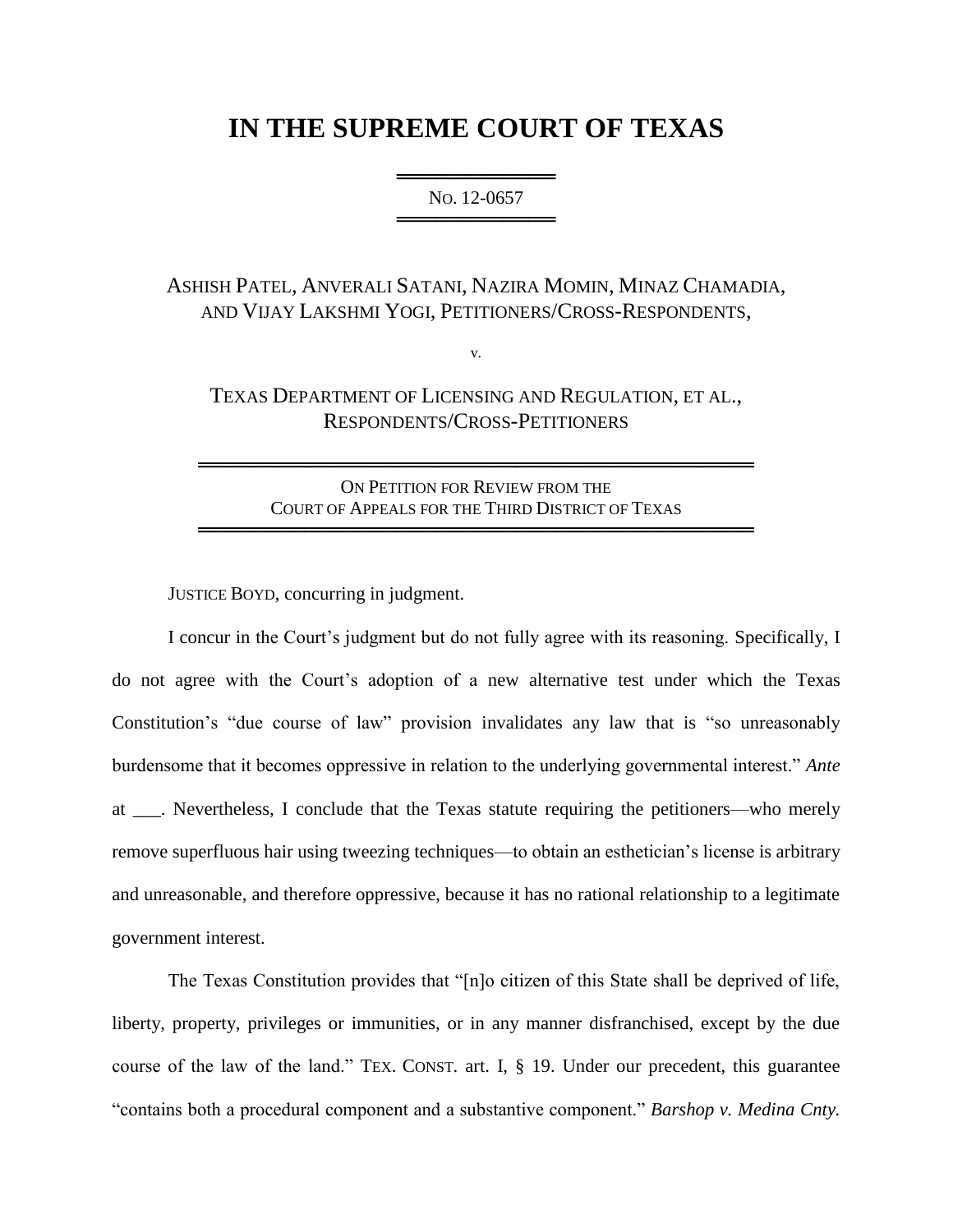*Underground Water Conservation Dist.*, 925 S.W.2d 618, 632 (Tex. 1996). The issue here is whether requiring the petitioners to obtain an esthetician's license as a condition for practicing their trade of eyebrow threading violates their substantive rights to liberty, property, privileges, or immunities without due course of law.

As the Court notes, this Court has "not been entirely consistent" in its articulation of the standard by which we review the constitutionality of economic regulations under the due course of law provision. *Ante* at \_\_\_. Through the years, for example, we have variously said that laws are presumed to be constitutional and a law is invalid only if:

- it is "unreasonable and in contravention of common right," *Milliken v. City Council of Weatherford*, 54 Tex. 388, 394 (1881);
- it invades rights "without justifying occasion, or in an unreasonable, arbitrary, and oppressive way," *Hous. & Tex. Cent. Ry. Co. v. City of Dall.*, 84 S.W. 648, 653 (Tex. 1905);
- it is not "sufficiently rational and reasonable," *Tex. Workers' Comp. Comm'n v. Garcia*, 893 S.W.2d 504, 525 (Tex. 1995);
- it has "no foundation in reason and is a mere arbitrary or irrational exercise of power having no substantial relation to the public health, the public morals, the public safety or the public welfare in its proper sense," *Mayhew v. Town of Sunnyvale*, 964 S.W.2d 922, 938 (Tex. 1998) (quoting *Nectow v. City of Cambridge*, 277 U.S. 183, 187–88 (1928));
- it is not "designed to accomplish an objective within the government's police power and [no] rational relationship exists between the ordinance and its purpose, *id.*;
- the "enacting body could [not] have rationally believed at the time of enactment that the ordinance would promote its objective," *id*.;
- it is not "at least fairly debatable that the [Legislature's] decision was rationally related to legitimate government interests," *id.*; or
- it is "*clearly* arbitrary and unreasonable," *id.*

These precedents illustrate the difficulty the Court has had articulating the appropriate

standard. I would read our prior descriptions together, to provide that a law violates the substantive

due course of law provision only if it is arbitrary and unreasonable, and therefore oppressive,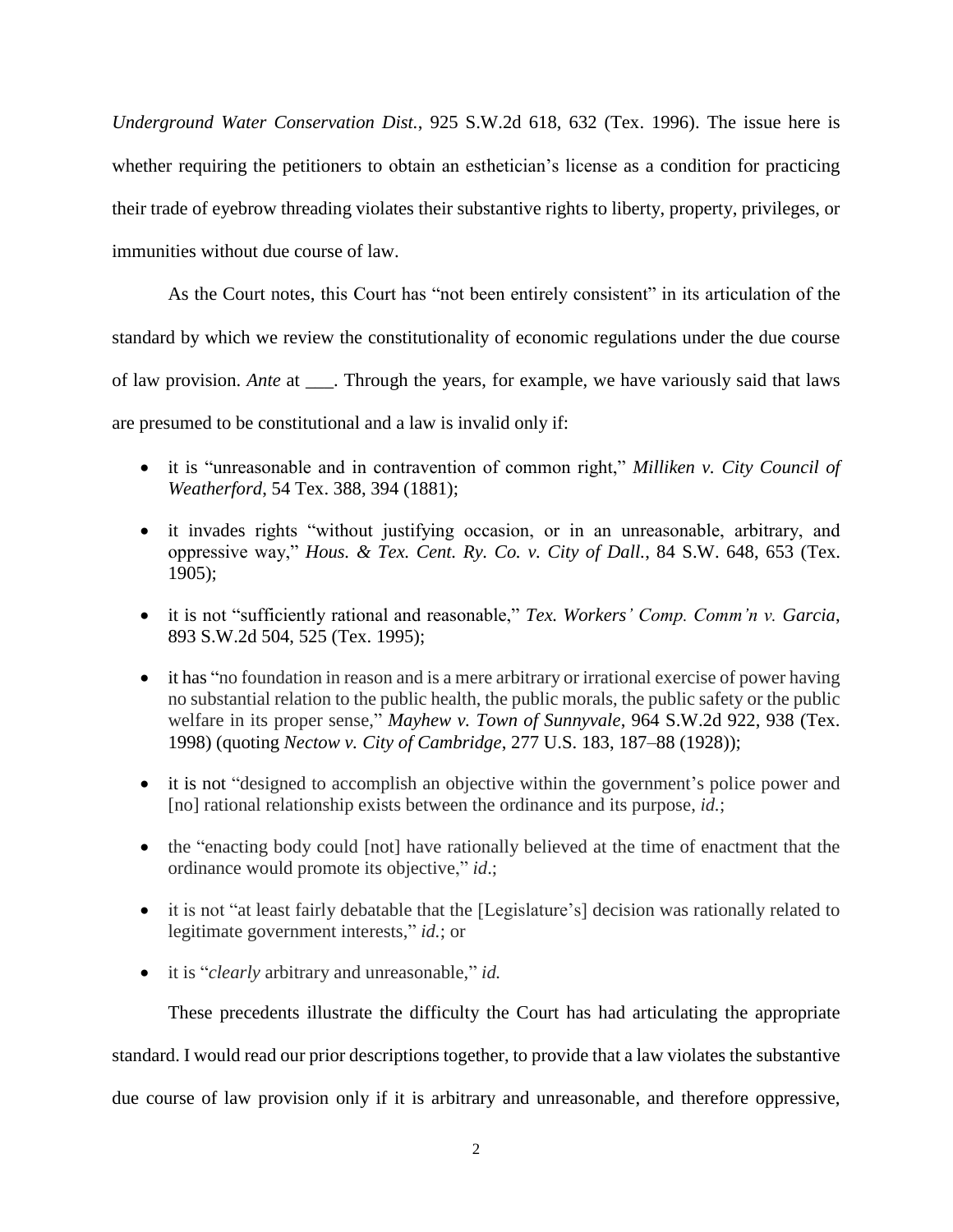because it has no rational relationship to a legitimate government interest. The Court, by contrast, holds that a law is invalid if its "purpose could not arguably be rationally related to a legitimate governmental interest" or "when considered as a whole, [its] actual, real-world effect as applied to the challenging party could not arguably be rationally related to, *or is so burdensome as to be oppressive in light of*, the governmental interest." *Ante* at \_\_\_ (emphasis added). In other words, the Court holds that a law is invalid if it is "burdensome" and "oppressive in light of" the legitimate governmental interest, even if it is rationally related to that interest. As the CHIEF JUSTICE notes in his dissent, "[n]either this Court nor any other the Court can find has ever used 'oppressive' as a test for substantive due process." *Post* at \_\_\_; *see Hous. & Tex. Cent. Ry. Co.*, 84 S.W. at 653 (holding Constitution prohibits laws that invade substantive rights "without justifying occasion, or in an unreasonable, arbitrary, and oppressive way," not "*or* oppressive way").

I agree that the Court's new burdensome/oppressive standard is "loose"—too "loose," in fact, to be useful in our analysis of these types of constitutional challenges. *See post* at \_\_ (Hecht, C.J., dissenting). Determining what "burdensome" or "oppressive" means in this context will be nigh impossible, unless we use those terms, as we have in our prior opinions, to refer to the burdens that result from a law that is not rationally related to a legitimate government interest. Like JUSTICE GUZMAN, "I have significant doubts that this standard is workable in practice." *Post* at \_\_\_. And like both dissenting Justices, I believe the burdensome/oppressive standard makes it too easy for courts to invalidate regulations for their own personal policy reasons. *See post* at \_\_ (Hecht, C.J., dissenting); *post* at \_\_ (Guzman, J., dissenting). Because, as JUSTICE GUZMAN notes, courts cannot and should not "legislate from the bench," *post* at \_\_\_, the bar should be set very high, to ensure that it is indeed the Constitution, and not merely a court, that invalidates a law.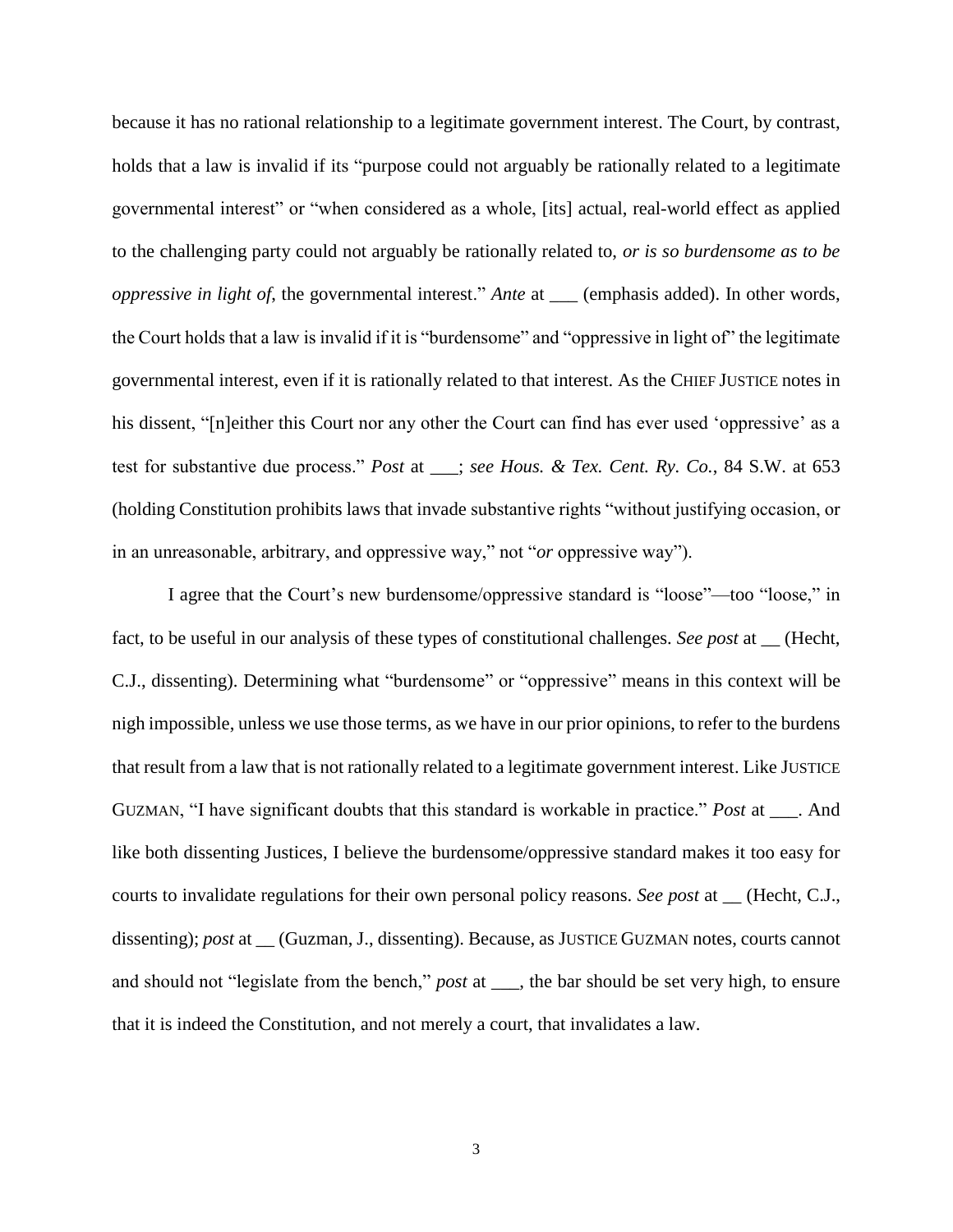But the bar cannot be insurmountable, and if the application of any regulatory licensing scheme were ever constitutionally invalid, this one is. I need not repeat my colleagues' descriptions, because everyone (including the State and both dissenting Justices) agrees that requiring eyebrow threaders to complete the current requirements necessary to obtain an esthetician's license "is obviously too much." *Post* at \_\_\_ (Hecht, C.J., dissenting); *post* at \_\_\_ (Guzman, J., dissenting). Certainly, "[i]f there is room for a fair difference of opinion as to the necessity and reasonableness of a legislative enactment on a subject which lies within the domain of the police power, the courts will not hold it void." *State v. Richards*, 301 S.W.2d 597, 602 (Tex. 1957). But there is no difference of opinion here: requiring eyebrow threaders to obtain an esthetician's license is neither necessary nor reasonable. Requiring them to obtain training in sanitation and safety is rational, but requiring them to get an esthetician's license is not.

The CHIEF JUSTICE suggests that "there is . . . evidence from which the Legislature could reasonably conclude that the required instruction and testing would further its goal of protecting public health and safety through the regulation of cosmetology." *Post* at \_\_\_. I agree that protecting public health and safety is a legitimate government interest, but I do not agree that requiring eyebrow threaders to meet the current requirements for obtaining an esthetician's license is *rationally* related to achieving that interest. Under the dissenting Justices' approach, if the Legislature decided to require eyebrow threaders to obtain a medical license, we would have to uphold that decision because that licensing scheme also "instruct[s] in general sanitation and safety practices." *Post* at \_\_\_ (Hecht, C.J., dissenting).

It may be convenient to impose the existing esthetician licensing scheme on eyebrow threaders, but in my view it is also arbitrary and unreasonable, and therefore oppressive, because doing so is not rationally related to the legitimate government interest in promoting public health